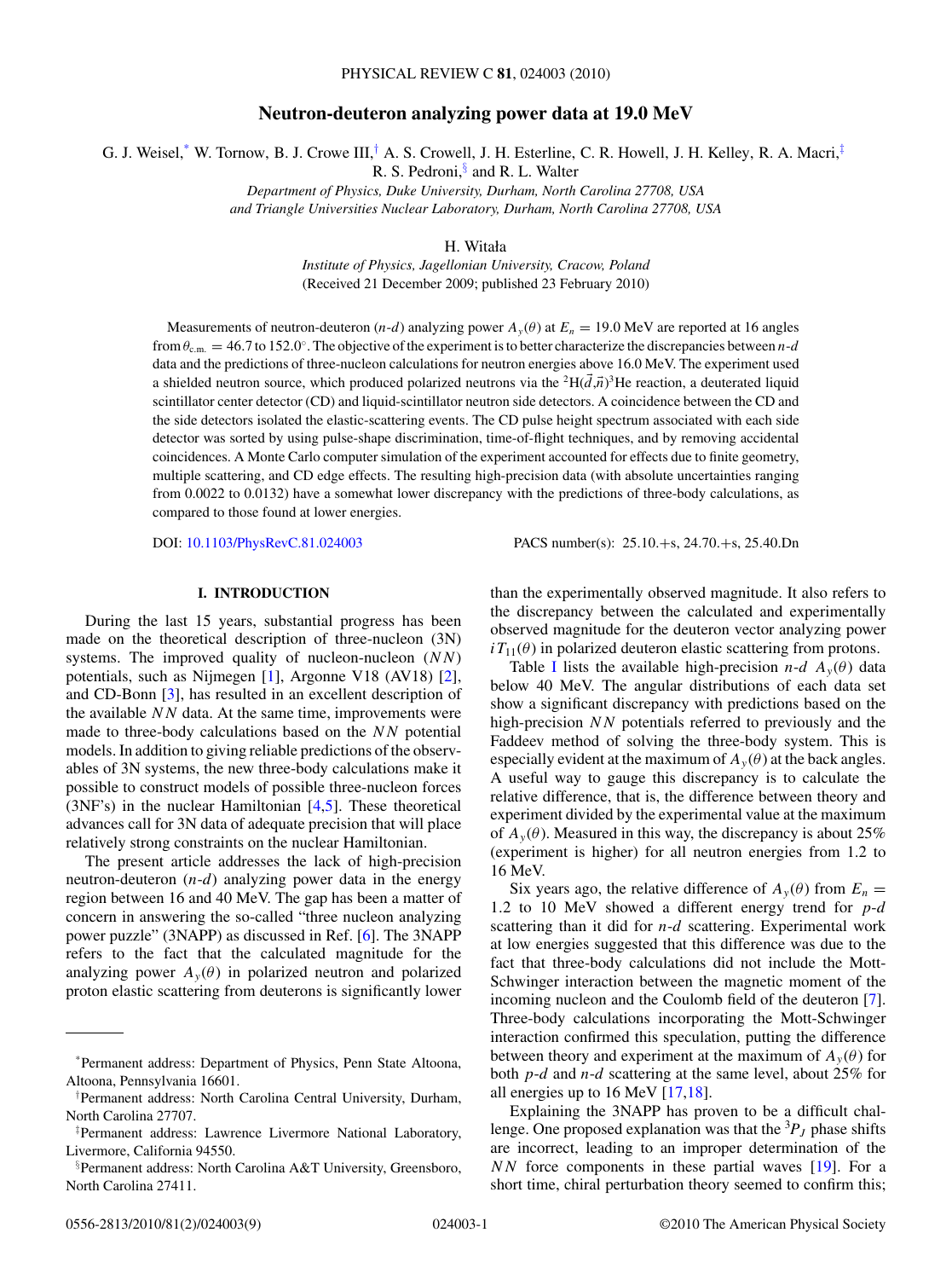<span id="page-1-0"></span>TABLE I. Available high-precision *n*-*d*  $A_y(\theta)$  data below  $E_n = 40$  MeV.

| Energy (MeV) | Reference      |
|--------------|----------------|
| 1.2          | Neidel [7]     |
| 1.9          | Neidel [7]     |
| 3.0          | McAninch $[8]$ |
| 5.0          | Tornow [9]     |
| 6.5          | Tornow [9]     |
| 8.5          | Tornow [9]     |
| 8.5          | Tornow [10]    |
| 10.0         | Tornow [11]    |
| 12.0         | Howell $[12]$  |
| 13.0         | Cub $[13]$     |
| 14.1         | Tornow $[14]$  |
| 16.0         | Fujita $[15]$  |
| 30.0         | Dobiasch [16]  |

calculations in the next-to-leading order (NLO) suggested that the *NN* chiral force will solve the 3NAPP via modified  ${}^{3}P_J$ phase shifts [\[20\]](#page-8-0). However, it soon became clear that the  ${}^{3}P_J$ phase shifts cannot be improved such that they fit all of the existing 2N and 3N data. To make matters worse, inclusion of relativistic effects (Wigner rotation of the spin states) into the three-body calculations slightly worsened the discrepancy between theory and experiment [\[21\]](#page-8-0).

Therefore, theorists turned their attention to another possible explanation of the 3NAPP: the action of three-body forces (3NF's). Initial calculations along these lines have not been promising. Traditional 3NF's, such as the Urbana IX  $3NF$  or the  $2\pi$ -exchange Tuscon-Melbourne  $3NF$ , act over relatively short ranges. When they were included in three-body calculations they influenced  $A_y(\theta)$  only slightly [\[4\]](#page-8-0).

Chiral perturbation theory at higher order than NLO offers considerable promise for investigations into 3NF's. Three-nucleon force mechanisms appear for the first time in next-to-next-to-leading order (N2LO). However, calculations at N2LO reproduced the experimentally determined  ${}^{3}P_J$ phase shifts correctly and also had only a slight effect on  $A_y(\theta)$  predictions. Therefore, N2LO cannot eliminate the 3NAPP [\[22,23\]](#page-8-0). We still await the difficult calculations of *n*-*d* scattering at N3LO, which will also include relatively long-range 3NF mechanisms.

Determining the magnitude of the 3NAPP and its energy dependence above 16 MeV may provide a clue regarding the cause of the 3NAPP (as it did at lower energies in uncovering the importance of the Mott-Schwinger interaction). At the very least, it will provide a reliable database for modelers. A recent review of available proton and neutron data confirms that the relative difference for both *p*-*d* and *n*-*d* analyzing power is about 25% between 1.2 and 16 MeV [\[24\]](#page-8-0). By adopting a measure of the relative difference based on both the minima and maxima in the angular distributions, it is judged in Ref. [\[24\]](#page-8-0) that this measure of the discrepancy between theory and experiment stays fairly constant at 25% until about 25 MeV.

However, above 16 MeV it is difficult to make strong conclusions about the trend of the relative difference. This is

due to two weaknesses of the database available to Ref. [\[24\]](#page-8-0): First, much of the data above 16 MeV are of relatively low precision and second there are no high-precision neutron data between 16 and 30 MeV. The *n-d*  $A_y(\theta)$  data at 16 MeV of Ref. [\[15\]](#page-8-0) showed an especially large relative difference (based on both the minimum and maximum) of 36%. The 30 MeV data of Ref. [\[16\]](#page-8-0) demonstrated that there is still a 3NAPP at this energy, but suggested that the relative difference between theory and experiment is significantly less, about 13%. (Available  $p-d \, A_y(\theta)$  data at 30 MeV agree within uncertainties, providing a relative difference of 15%.) Data are available at 35.0 MeV from Ref. [\[25\]](#page-8-0), but are of inadequate precision even to enable comparison with three-body calculations. Therefore, it is not possible to say at precisely what energy the 3NAPP ceases to be a problem. The present article's  $n-d A_y(\theta)$  data at  $E_n = 19.0$  MeV represent a first effort at addressing the scarcity of data above 16 MeV and at establishing the magnitude and energy trend of the 3NAPP.

### **II. EXPERIMENTAL SETUP**

Gathering our data required five different runs of roughly ten days each. The experiment was conducted in a target room based around the Triangle Universities Nuclear Laboratory (TUNL) Shielded Neutron Source, which features a 180-cmthick wall made of concrete, paraffin, iron, steel, and lead (see Fig. 1). Within the wall, at the end of the beam line, was a gas cell used as a neutron-production target, which was 3.0 cm long and 1.0 cm in diameter. Polarized deuterons were produced by TUNL's Atomic Beam Polarized Ion Source (ABPIS), accelerated through an FN Tandem accelerator, and deflected by 20◦ to the target room (thus determining the beam



FIG. 1. The experimental setup in the TUNL Shielded Neutron Source Area used to take the present  $n-d \, A_y(\theta)$  data at 19.0 MeV.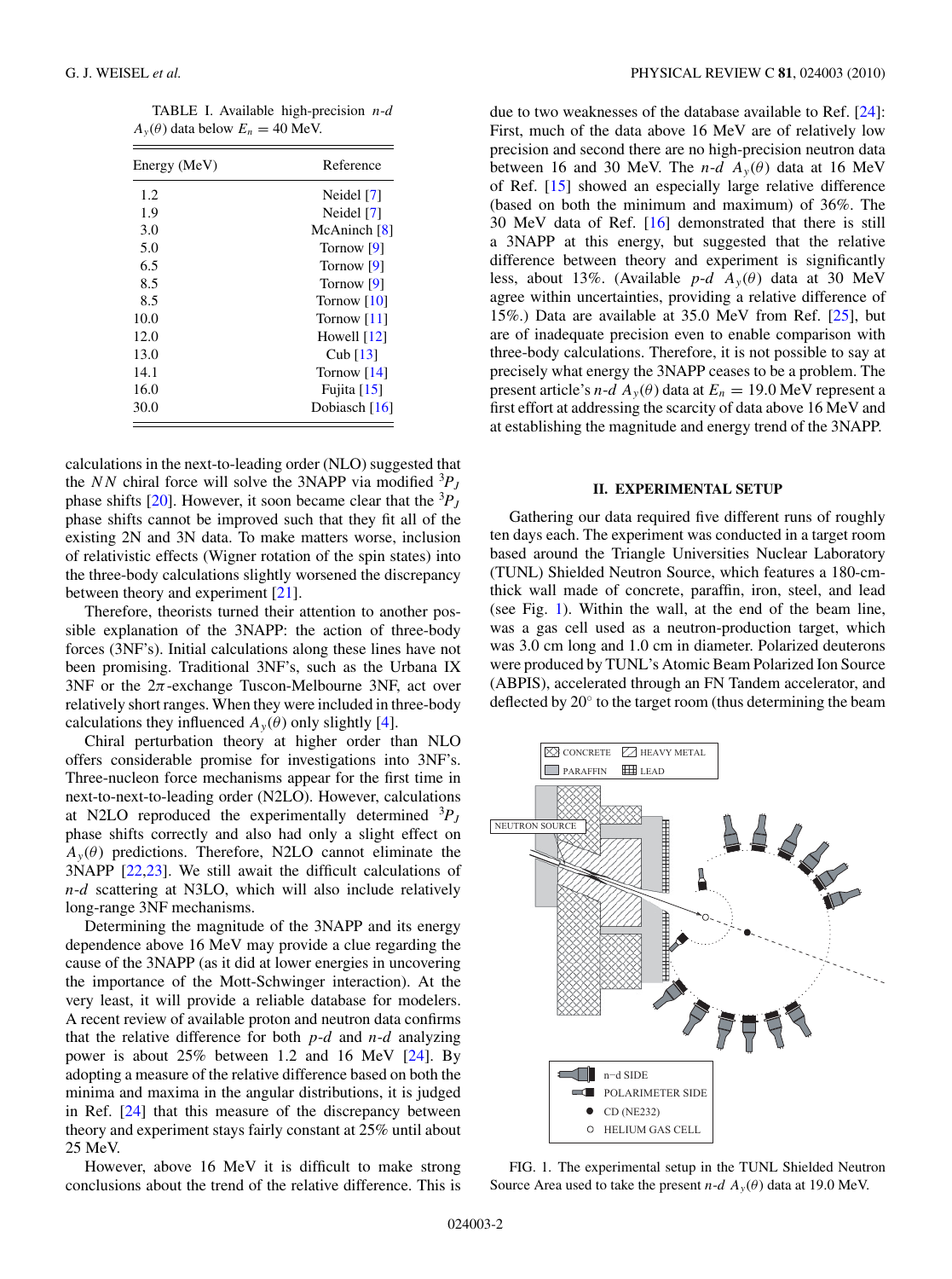<span id="page-2-0"></span>energy). The gas cell was filled with deuterium to 7.8 atm and polarized neutrons were produced via the <sup>2</sup>H( $\vec{d}$ , $\vec{n}$ )<sup>3</sup>He source reaction at  $0^\circ$ . The entrance to the gas cell was a  $6.35$ - $\mu$ m-thick Havar foil while the exit was a 0.50-mm-thick gold beam stop. The deuteron beam current reaching the deuterium gas cell ranged typically from 800 to 1200 nA. The energy spread in the neutron beam due to the energy loss of the deuteron beam in the deuterium gas and the Havar foil was  $\pm 305$  keV.

The center detector (CD) target was a deuterated liquid scintillator (NE232), encased in a glass cylinder of 4.2 cm in diameter and 6.4 cm high. The CD was located 312 cm downstream from the gas cell and was surrounded by six pairs of neutron side detectors, each of which were located 150 cm from the center of the CD. A total of 16 angles were measured, covering the  $A_y(\theta)$  distribution. In each individual run, the six angles were chosen to ensure adequate spacing between side detectors so that cross talk between detectors was minimized. The side detectors used NE213 liquid scintillator and were cylindrical with a diameter of 12.7 cm and a thickness of either 5.1 or 6.1 cm. Due to the fact that our neutron source was encased by the 180-cm-thick wall, the photomultiplier tubes of the CD and of the polarimeter gas cell were shielded from the direct flux of the neutron source. In the same way, the neutron side detectors were also shielded from the neutron source reaction.

To cancel instrumental asymmetries due to differences in the side detectors and their associated electronics, the ABPIS flips the spin orientation between up and down in relation to the scattering plane at a rate of 10 Hz. The measured asymmetry is defined as

$$
\epsilon(\theta) = \frac{\sqrt{\frac{L_U R_D}{R_U L_D}} - 1}{\sqrt{\frac{L_U R_D}{R_U L_D}} + 1},\tag{1}
$$

where  $R_U$  and  $R_D$  designate the yields for the right detector when the spin is oriented up and down, respectively (and similarly with  $L_U$  and  $L_D$  for the left detector). With these definitions the measured analyzing power is

$$
A_{y}(\theta) = \frac{1}{P_{n}} \epsilon(\theta). \tag{2}
$$

To monitor the beam polarization  $P_n$  a polarimeter was constructed using an active, high-pressure gas cell and two neutron side detectors. The gas cell was filled to 100 atm with a mixture of about 95% 4He gas and 5% Xe gas (added as a wavelength shifter) and had an inner diameter of 4.8 cm. Two photomultiplier tubes viewed the gas cell through two glass windows, one above and one below the beam axis. The centers of the polarimeter side detectors were 36 cm away from the center of the gas cell and had an area facing the cell of 5.1 cm wide, 14 cm high, and a thickness of 7.6 cm. The traditional location for the polarimeter is downstream from the CD. However, due to the geometry of our beam collimation and the length of our CD-side flight paths, we located the polarimeter 80 cm upstream from the CD (232 cm downstream from the gas cell). This resulted in a small reduction of *n*-*d* elastic counts of less than 5%. The polarimeter's side detectors



FIG. 2. Pulse height spectrum for the <sup>4</sup>He cell. The gate on the right (the dotted vertical lines) was used for the yields of the "elastic neutrons" while the gate on the left (the dashed lines) was used for the "breakup neutrons." See text for explanation.

were mounted at an angle of  $\theta_{lab} = 115^\circ$ , at which the  $n + {}^4He$ analyzing power is large valued and well determined.

To measure the neutron polarization  $P_n$ , we followed a method that is similar to the one described in the next section for the *n*-*d*  $A_y(\theta)$ . Here, we only outline the procedure. Pulse-shape discrimination was used on the neutron side detectors to filter the time-of-flight (TOF) spectra. This not only distinguished between the neutron and  $\gamma$  pulses but also reduced the accidental background. A gate was then set on the elastic peak in the TOF spectrum and used to filter the pulse height of the <sup>4</sup>He cell. When the electronics operated at full capability the resulting pulse-height spectra clearly delineated the peak due to the "elastic neutrons" (the neutrons originating from the ground-state transition of the <sup>2</sup>H( $\vec{d}$ , $\vec{n}$ )<sup>3</sup>He reaction and then scattered from  ${}^{4}$ He), as can be seen in Fig. 2. The usual gate used for determining the polarimeter yields appears as the two dotted vertical lines.

However, in the first two of the five ten-day runs, we had trouble with the resolution of the polarimeter. Instead of being clearly deliniated, the elastic neutrons blurred into the lower-energy and far more numerous "breakup neutrons" due to breakup reactions in the deuterium gas cell, such as  ${}^{2}H(\vec{d},\vec{n}p)^{2}H$ . Under these circumstances, we did not routinely monitor the elastic neutrons but instead used the breakup neutrons. In this case, the gate used for determining the polarimeter yields was similar to the two dashed vertical lines in Fig. 2. In one way this was a convenient monitor since it allowed us to make a quick determination of relative beam asymmetry. The drawback, of course, is that we needed to translate this result to the asymmetry of the elastic neutrons. To accomplish this, we first isolated the elastic neutrons in a series of special tests by filtering the <sup>4</sup>He cell pulse height and the TOF. After finding the asymmetry of the elastic counts using Eq.  $(1)$ , we calculated the ratio of the asymmetry of the elastic neutrons to the asymmetry of the breakup neutrons. We did this procedure to seven major subdivisions of the first two ten-day runs and four more subdivisions of the later runs (where the elastics were easily isolated as in Fig. 2). We found that the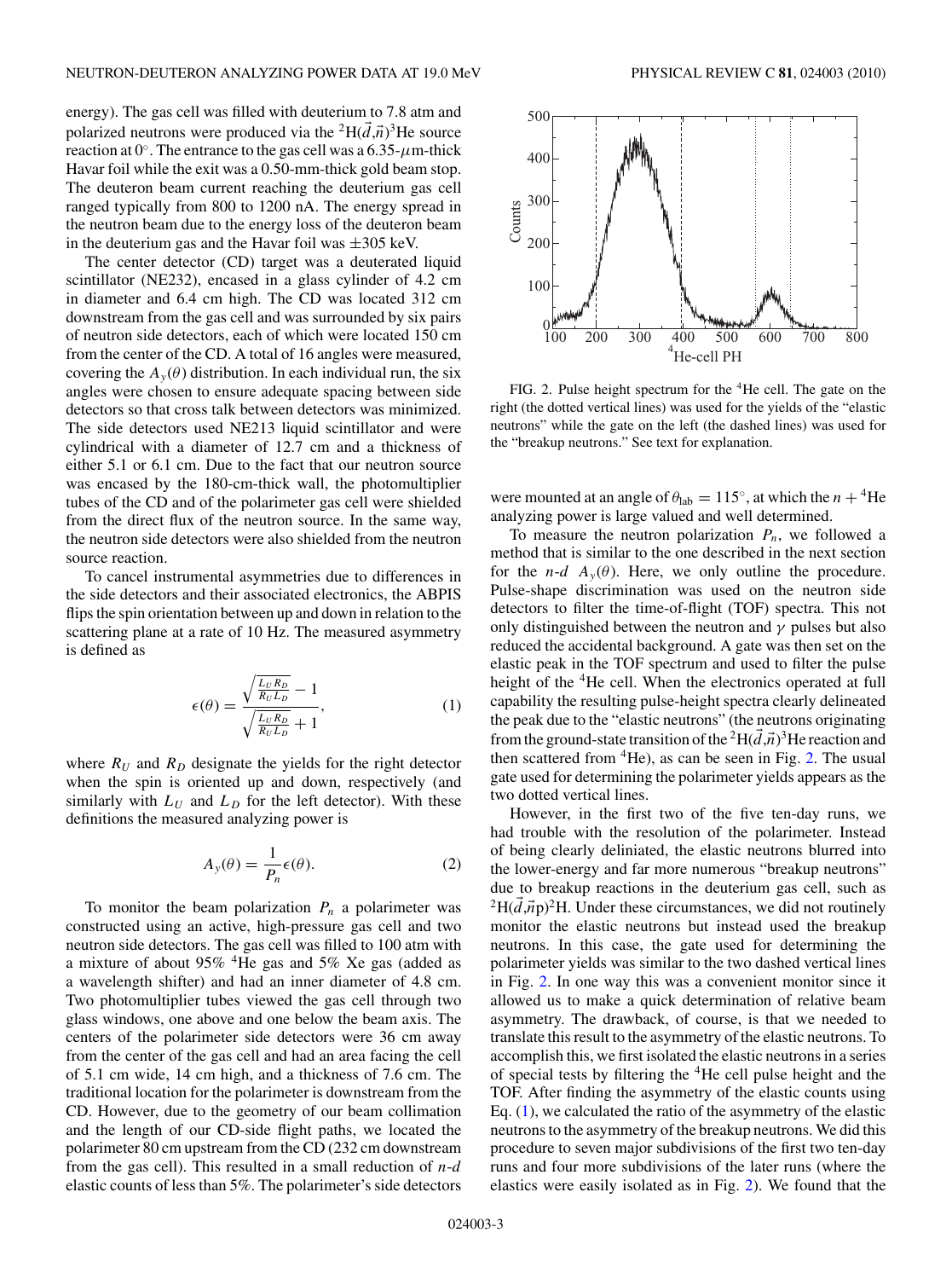<span id="page-3-0"></span>ratio was well defined at  $0.980 \pm 0.015$ . Of course, using this ratio to translate from the asymmetry of the breakups to the asymmetry of the elastics adds an uncertainty to the data for the first two of our five runs.

Once the asymmetry of the elastic neutrons was determined the polarization of the beam was found by using an effective n-<sup>4</sup>He analyzing power. A Monte Carlo simulation modeled single scattering from 4He as well as all relevant double scattering processes involving helium, xenon, iron, and glass. Consideration of the double scattering processes reduced the value taken from Ref.  $[26]$  from 0.844 to an effective value of  $0.828 \pm 0.017$ . The neutron beam polarization  $P_n$  was computed with Eq. [\(2\)](#page-2-0). Under normal operation of the ABPIS, the  $P_n$  rested somewhere between 0.60 and 0.70 but sometimes dipped as low as 0.50. Significant changes in  $P_n$  were on the time scale of days; we were careful to separate the data into sequential batches with similar *Pn*.

Each event stored by the computer was triggered by a timing coincidence between the CD and a particular side detector (using a window of width 300 ns). The pulse height in the CD was stored using an analog-to-digital converter. In addition, the TOF between the CD and the side detector was stored using a time-to-digital converter. Finally, for each event, information regarding the pulse shape of the side detector signal was stored for the purpose of pulse-shape discrimination. This was done by using a charge-integrating analog-to-digital converter (QDC); one time window integrated the charge in the entire detector pulse and the other window integrated the charge in the leading edge of the pulse. The threshold on the constant fraction device for the CD was kept as high as possible to lower the computer dead time, but not so high as to cut into the signals associated with the small-angle side detectors. The thresholds of the side detectors varied with the angle, ranging from 2.0  $\times$  <sup>137</sup>Cs for the forward angles to 0.50  $\times$  <sup>137</sup>Cs for the back angles. With data being taken for the polarimeter (which had its own trigger) and six detector pairs, the dead time of the data-acquisition system was usually in the range of 10 to 20%.

## **III. DATA SORTING**

To identify the desired *n*-*d* elastic events, a number of sorting procedures were employed using a data analyzer built on CODA software along with the PAW graphics display. To accomplish pulse-shape discrimination (PSD) for each side detector we created a two-dimensional (2D) histogram that displayed charge in the entire pulse versus charge in the tail only. By drawing a 2D gate around the desired elastic events, we greatly reduced the accidental background and eliminated the events due to  $\gamma$  rays (most of which are produced when the deuteron beam hits the gold beam stop at the end of the neutron production cell).

The use of the QDC's worked adequately but were subject to timing changes between the detector pulse and the timing windows. This often resulted in shifts in the 2D histograms, requiring one to redraw the discriminating 2D gate. In addition, timing changes sometimes lowered the efficacy of the PSD electronics, allowing more accidental counts to pass than was usual. Accidental reduction was typically higher than a factor of 100 but was occasionally as low as a factor of 20. The PSD



FIG. 3. TOF spectrum for  $\theta_{\text{c.m.}} = 136.2^\circ$  after gating with PSD. TOF increases to the right. A gate is shown for the elastic events (dotted vertical lines) and for the accidental coincidences (dashed).

of the polarimeter followed a more traditional method—a PSD module followed by a standard analog-to-digital converter and was relatively trouble free.

The 2D neutron gates in the PSD histograms were used to sort one-dimensional TOF spectra, which displayed the TOF between the CD and each side detector. Figure 3 displays a typical TOF spectrum after PSD filtering for the example  $\theta_{\rm c.m.} = 136.2^\circ$ . The  $\gamma$  peak, once centered around channel 590, has been entirely eliminated. The neutrons originating from the ground-state transition of the <sup>2</sup>H( $\overrightarrow{d}$ ,  $\overrightarrow{n}$ )<sup>3</sup>He reaction and then undergoing *n*-*d* elastic scattering in the CD are represented by the large slender peak centered around channel 680. The wider peak blurring across the elastic peak from the right side is due to the "breakup neutrons" (neutrons originating from deuteron breakup reactions in the gas cell and in the CD).

The PSD-filtered TOF spectra were, in turn, used to sort the center detector pulse height (CDPH) spectra. As shown in Fig. 3 two gates were used. The first cut (the two dotted vertical lines) was placed around the elastic counts (at approximately 25% of the peak height). The second cut (the two dashed vertical lines) was placed to the left of the *γ* peak to determine the number of "accidental" counts. The accidental events are due to random coincidences between the center and side detectors and therefore are flat across the TOF spectrum. Because our electronics and PSD filtering usually reduced the accidental count rate to a low level, we made the width of the accidental window ten times greater than that of the elastic window to improve the statistical sample.

The CDPH spectra were sorted according to which side detector was involved (the right or left detector of each angle pair). In addition, separate CDPH spectra were created for each angle for spin-up or spin-down events and for elastic or accidental events. This resulted in a total of eight spectra for each angle pair. Sample CDPH spectra for  $\theta_{c.m.} = 136.2^\circ$ , left side, spin up are displayed in Fig.  $4(a)$ . The solid curve shows the spectrum resulting from sorting with the elastic TOF gate and the dotted curve shows the spectrum from sorting with the accidental gate (after being renormalized by a factor of 10, in keeping with the different TOF gate widths). We chose to display this example because it is near the maximum of the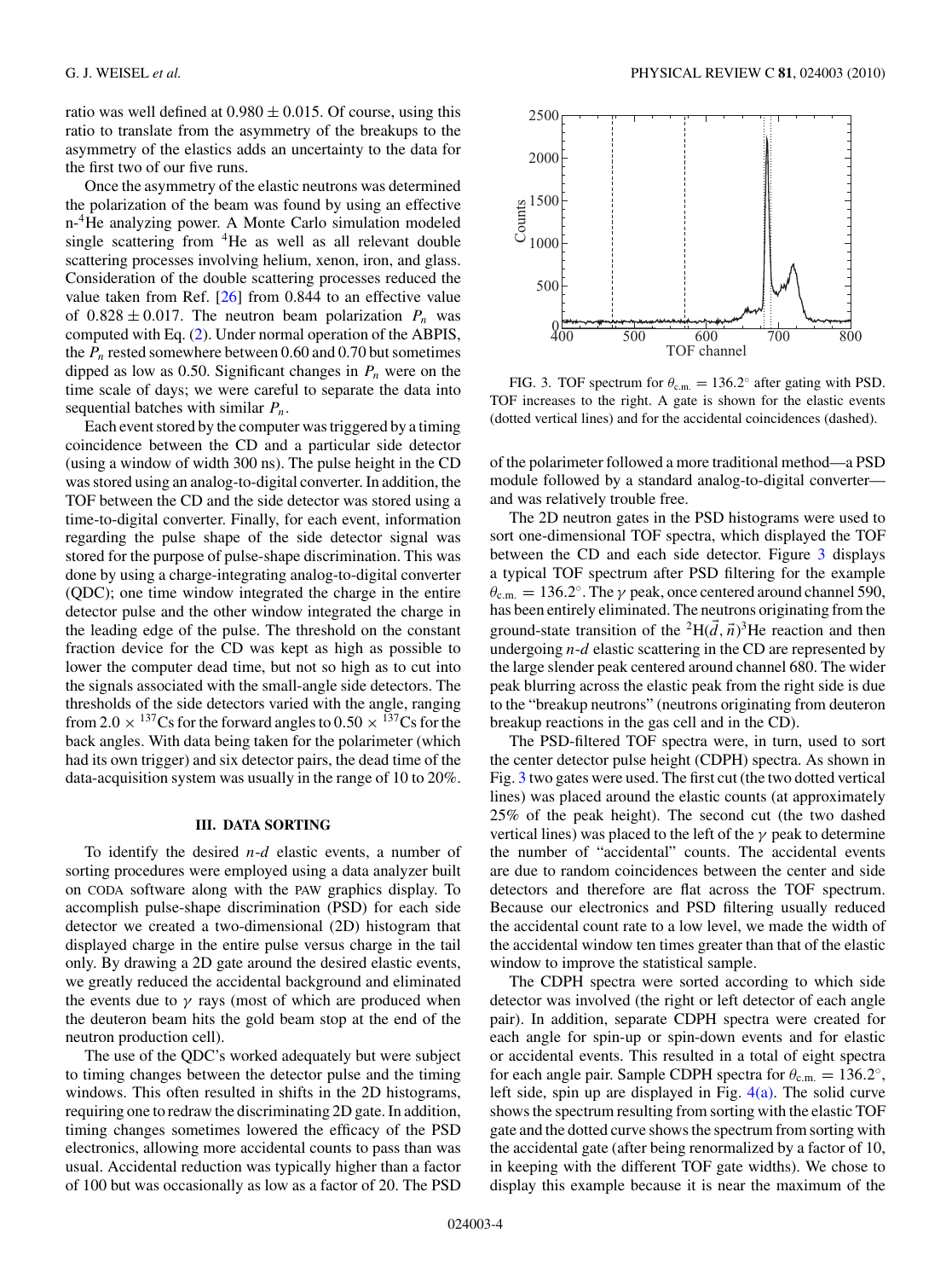<span id="page-4-0"></span>

FIG. 4. CDPH spectra corresponding to the neutron side detector at  $\theta_{\text{c.m.}} = 136.2^\circ$ . (a) The CDPH spectra after gating with the elastic TOF window (solid spectrum) and with the accidental TOF window (dotted spectrum). (b) The CDPH spectrum after the accidental background is subtracted. The dotted vertical lines are the three yield gates at 10, 30, and 50% of the CDPH peak. The dashed vertical lines are the windows used to define the linear fit background, which is shown here as the dashed slanted line.

present  $A_y(\theta)$  angular distribution, which is near a minimum of the cross section and therefore subject to noise.

The accidental-gated CDPH spectra were now subtracted from the corresponding elastic-gated spectra. After subtraction a background was still visible on the left side of the elastic peak. We estimated the magnitude of the background by using two windows on the right and left of the peak and joining them by a straight line, which we refer to as the "fit background." In Fig. 4(b), the accidental-subtracted spectrum (in black) and the fit background (dashed slanted line) are displayed for  $\theta_{c.m.}$  = 136*.*2◦. The dotted vertical lines are the three gates used for the final yields, placed at approximately 10, 30, and 50% of the peak height.

In determining the final yields, the 10, 30, and 50% yield windows all produced  $A_y(\theta)$  results that were easily consistent with each other (within half of the final uncertainties). We judged the 30% window to afford the most prudent balance between maximizing yields and avoiding undesirable counts. In addition, the 30% gate was always close to the values suggested by gate scans. Therefore, we used the 30% window in calculating our final results. Within this gate the fit background varied from as low as 3% of the total counts at



FIG. 5. CDPH spectrum for  $\theta_{\text{c.m.}} = 136.2^\circ$  showing the simulation results for multiple scattering. The fit background (dashed line) is the same as that of Fig. 4. Below this are the *d*-12C and 12C-*d* events (the lowest two solid spectra), the *d*-*d* events (the dotted spectrum), and the total double-scattering events (solid). The large feature going off scale is the elastic peak and the dotted vertical lines are the 30% gate used in taking the final yields.

the forward angles to as high as 9% at the back angles. For the example of Fig. 4 this was 5.9%.

### **IV. MONTE CARLO SIMULATION**

Part of the fit background is due to multiple scattering in the target. We determined the magnitude and the asymmetry of the multiple-scattering background by using a Monte Carlo computer simulation of neutron scattering in the target. Because the liquid deuterated scintillator NE232 is composed of  $C_6^2H_{12}$ , we included three types of neutron double-scattering events in the simulation:  $d-d$ ,  $d^{-12}C$ , and  $^{12}C-d$ .

Figure 5 displays an example of the Monte Carlo simulation results, normalized to the CDPH spectrum displayed in Fig. 4(b) for our example of  $\theta_{\text{c.m.}} = 136.2^\circ$ . The large feature that goes off scale is the elastic peak, as reproduced by the simulation, while the dotted vertical lines are the 30% gate used for the final yields. The linear fit background is the dashed slanted line (the same as the background in Fig. 4). Below this one can see the contributions due to the  $d$ -<sup>12</sup>C and 12C-*d* events (the lowest two solid spectra) and the *d*-*d* events (dotted). The solid spectrum that intersects with the fit background represents the total double-scattering events.

The results for the ratio of the doubles counts to total counts  $R_{\text{ms}}$  and for the analyzing power  $A_{\text{yms}}$  for all three double-scattering processes combined are listed in Table [II.](#page-5-0) Note that  $R_{\text{ms}}$  increases at the middle to back angles, largely because the cross section of *n*-*d* scattering is lower. We stress the fact that the ratios were adjusted to the total number of experimental counts rather than simply the addition of the singles and doubles (which is all that is calculated by the simulation). We list only nominal values for  $R_{\text{ms}}$  to two significant figures since variations in residual background from batch to batch result in small variations of  $R_{\text{ms}}$ .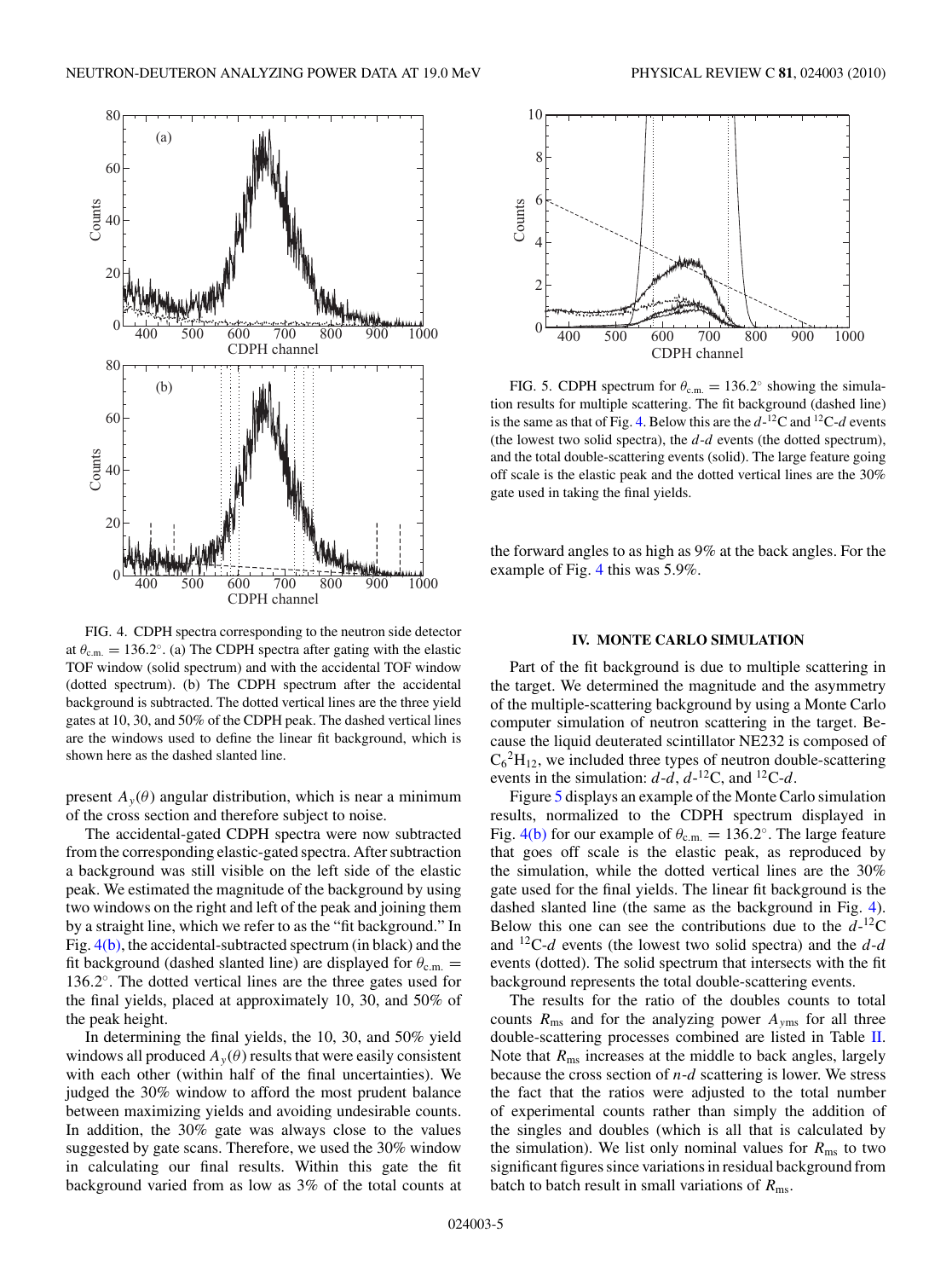<span id="page-5-0"></span>TABLE II. Monte Carlo simulation results of all three double-scattering processes in the target combined. For each center-of-mass angle, we show the percentage of total counts appearing in the 30% yield gate and the analyzing power.

| $\theta_{\rm c.m.}$ (deg.) | $R_{\rm ms}$ (%) | $A_{\text{vms}}(\theta)$ |
|----------------------------|------------------|--------------------------|
| 46.7                       | 1.5              | $0.0140 \pm 0.0021$      |
| 57.4                       | 1.6              | $0.0151 \pm 0.0023$      |
| 67.9                       | 1.9              | $0.0092 \pm 0.0070$      |
| 78.0                       | 2.2              | $0.0033 \pm 0.0047$      |
| 87.7                       | 2.4              | $-0.0176 \pm 0.0044$     |
| 96.9                       | 2.7              | $-0.0287 \pm 0.0040$     |
| 101.1                      | 2.6              | $-0.0223 \pm 0.0036$     |
| 105.7                      | 3.7              | $-0.0274 \pm 0.0017$     |
| 113.9                      | 4.4              | $0.0033 \pm 0.0029$      |
| 119.1                      | 4.6              | $0.0393 \pm 0.0034$      |
| 124.6                      | 5.5              | $0.0987 \pm 0.0039$      |
| 131.5                      | 5.2              | $0.1460 \pm 0.0021$      |
| 136.2                      | 5.2              | $0.1511 \pm 0.0024$      |
| 141.0                      | 4.6              | $0.1440 \pm 0.0020$      |
| 146.6                      | 4.3              | $0.1240 \pm 0.0021$      |
| 152.0                      | 4.5              | $0.0998 \pm 0.0031$      |

Note also that the doubles analyzing power *Ay*ms, given in Table II, somewhat mirrors the distribution of  $n-d$   $A_y(\theta)$  with a negative minimum around 100◦ and a positive maximum around 130◦. We confirmed that this is a reasonable result in a series of special tests on the simulation code; limitations due to kinematics and especially the TOF windows greatly limit which counts show up in the CDPH yield gates.

We also used the Monte Carlo simulation to determine the number of so-called "edge effect deuterons." These are recoil deuterons that hit the edge of the CD before depositing their full energy in the scintillator. The edge-effect events appeared as a flat shoulder on the left side of the elastic peak and accounted for only a small part of the fit background. The ratio of edgeeffect counts to total counts *R*ee ranged from about 0.1% of the total counts at the forward angles to 0.6% at the back angles. Of course, the analyzing power of the edge-effect events *Ay*ee is virtually identical to that of the normal elastic events.

Because the library of the Monte Carlo code must include *n*-*d*  $A_v(\theta)$  at 19.0 MeV, we initially placed raw experimental data into the library to perform the first wave of calculations. After applying the resulting corrections to our data (as described in the following), we then performed a "self-consistency check" by placing the corrected *n*-*d* data into the library and re-running the simulation. The analyzing power values for multiple scattering and edge effects changed slightly as a result of the self-consistency check. The effect of the second wave of calculations on the count ratios and on the  $n-d \, A_y(\theta)$  data itself was insignificant.

The multiple scattering and edge-effect events were now removed from the fit background, leaving a "residual background." A common way of removing these events is to normalize the Monte Carlo simulation to the experiment and then to subtract the simulated multiple-scattering and edge-effect spectra from the experimental CDPH spectra. This method was not followed in the current analysis. This is

because changes of beam polarization and CDPH gain limited our ability to combine experimental batches, greatly increasing the number of Monte Carlo spectra that had to be normalized.

Instead we turned to a method that works equally well when applied with care. This method starts with the experimental yields and analyzing powers after accidental subtraction, at the stage represented by Fig.  $4(b)$ , as well as the simulation results for multiple scattering and edge effects. It also uses a familiar relation that combines the analyzing powers of different scattering processes. Our analysis used two such relations. One is based on the known experimental analyzing power of the accidental-subtracted data

$$
R_{\rm acc}A_{\rm vac} = R_{\rm el}A_{\rm vel} + R_{\rm ms}A_{\rm yms} + R_{\rm ee}A_{\rm yee} + R_{\rm res}A_{\rm yres},\tag{3}
$$

where the *R* are the ratios for each scattering process relative to the total counts and where the subscripts *acc*, *el*, *ms*, *ee*, and *res* stand for accidental subtracted, elastic, multiple scattering, edge effect, and residual background, respectively. Information on the left side of the equation is known from the experiment. Depending on the measured angle and the run, the percentage of accidental counts ranged from about 0.5 to 5%. Therefore,  $R_{\text{acc}}$  varied from about 99.5 to 95%. Information of the multiple-scattering and edge effects is known from the Monte Carlo code. As was mentioned previously, the ratios from the simulation were adjusted downward, in accordance with the total number of counts in the experiment (which contains the residual background that the code cannot simulate).

A second relation is based on the known experimental analyzing power of the fit background

$$
R_{\text{fit}}A_{\text{yfit}} = R_{\text{msfit}}A_{\text{yms}} + R_{\text{ee}}A_{\text{yee}} + R_{\text{res}}A_{\text{yres}},\tag{4}
$$

where *fit* refers to the fit background. The ratio of multiplescattering counts accounted for by the fit background *R*<sub>msfit</sub> appearing in Eq. (4) is different from the  $R_{\text{ms}}$  of Eq. (3). As is discussed in the following, the reason for this difference is that the shape of the doubles-counts CDPH spectra are not always flat (as they are at the forward angles) but sometimes have a peak inside the yields gates (at the back angles), as is visible in Fig. [5.](#page-4-0)

The objective of our "ratio method" is to compute the four unknowns  $R_{res}$ ,  $A_{yres}$ ,  $R_{el}$ , and  $A_{vel}$ . Two further relations involving only the ratios make this possible. The first asserts that all of the counts in the yields gate must add to the accidental-subtracted values,  $R_{\text{acc}} = R_{\text{el}} + R_{\text{ms}} + R_{\text{ee}} + R_{\text{res}}$ . The second involves the counts composing the fit background,  $R_{\text{fit}} = R_{\text{msfit}} + R_{\text{ee}} + R_{\text{res}}.$ 

To exemplify the difference between the doubles counts appearing in the yields gates  $(R_{\text{ms}})$  and the doubles counts accounted for by the fit background  $(R_{msfit})$ , return to the example of  $\theta_{\text{c.m.}} = 136.2^\circ$ . The quantity  $R_{\text{ms}}$  was found by finding the ratio of doubles to total counts inside the yields gates. Meanwhile, the quantity  $R_{\text{msfit}}$  was found by using the background windows in Fig.  $4(b)$  to draw a new linear background resting on the left shoulder of the total doublescattering spectrum of Fig. [5.](#page-4-0) Of course, this new background was considerably lower than the fit background. The number of counts of this new background was found inside the yields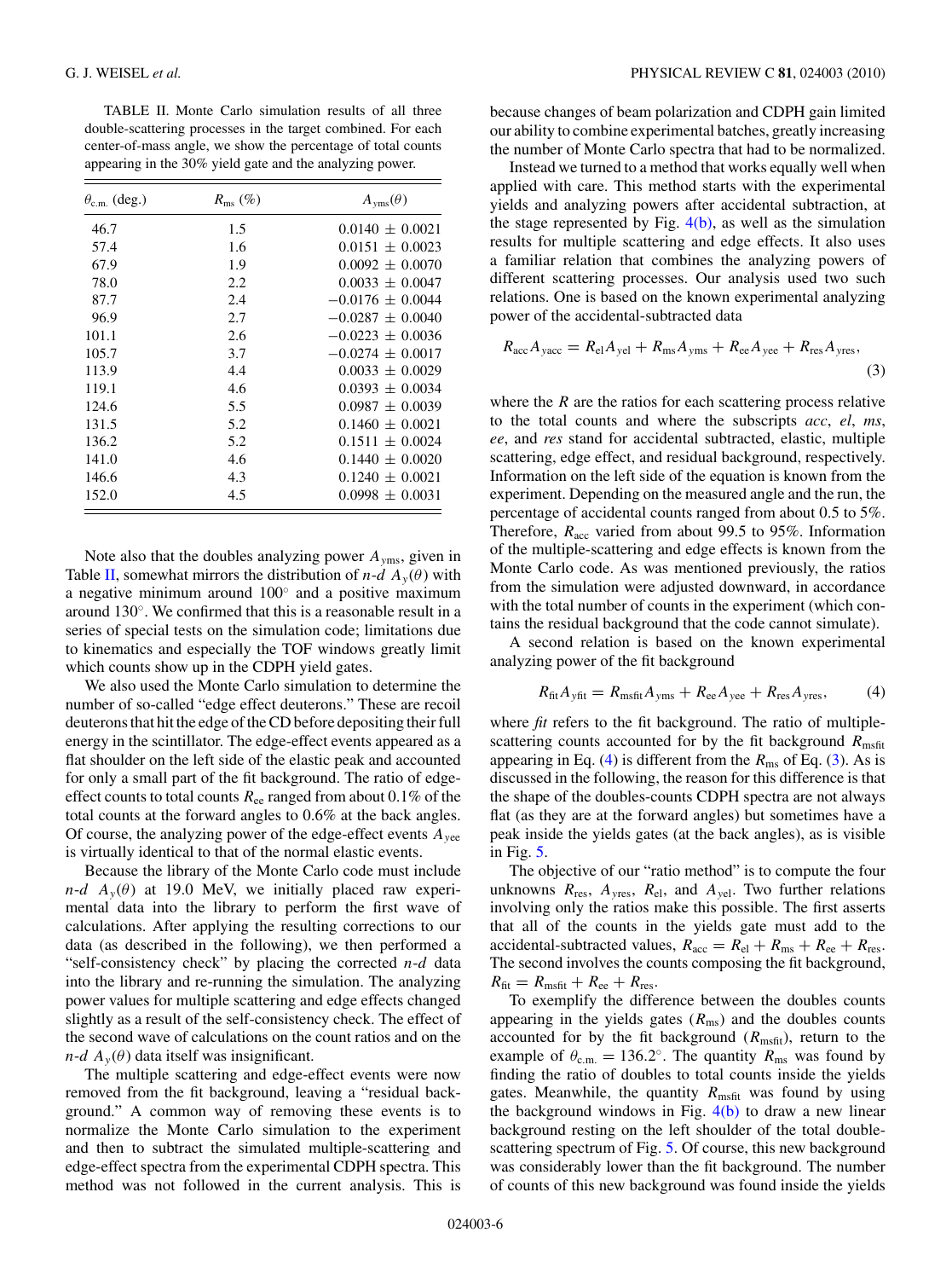<span id="page-6-0"></span>TABLE III. Final *n*-*d* analyzing power data at  $E_n = 19.0 \text{ MeV}$ 

| $\theta_{\rm c.m.}$ (deg.) | $A_{v}(\theta)$      |
|----------------------------|----------------------|
| 46.7                       | $0.0356 \pm 0.0023$  |
| 57.4                       | $0.0339 \pm 0.0026$  |
| 67.9                       | $0.0236 \pm 0.0022$  |
| 78.0                       | $0.0079 \pm 0.0033$  |
| 87.7                       | $-0.0109 \pm 0.0028$ |
| 96.9                       | $-0.0292 \pm 0.0037$ |
| 101.1                      | $-0.0352 \pm 0.0052$ |
| 105.7                      | $-0.0302 \pm 0.0046$ |
| 113.9                      | $-0.0045 \pm 0.0061$ |
| 119.1                      | $0.0415 \pm 0.0089$  |
| 124.6                      | $0.1164 \pm 0.0102$  |
| 131.5                      | $0.2309 \pm 0.0132$  |
| 136.2                      | $0.2031 \pm 0.0129$  |
| 141.0                      | $0.1581 \pm 0.0092$  |
| 146.6                      | $0.1114 \pm 0.0072$  |
| 152.0                      | $0.0817 \pm 0.0064$  |

gates and then its ratio was taken with the singles counts. Once again, this was adjusted down to reflect the total number of counts found in the experimental spectra, giving  $R_{\text{msfit}}$ .

Because  $\theta_{c.m.} = 136.2^\circ$  is a back angle, the percentage of counts inside the 30% yield window due to the fit background was relatively high:  $R_{\text{fit}}$  was 5.9% of the total counts. As suggested by the doubles spectrum of Fig. [5](#page-4-0) (the peak of which goes above the fit background around channel 670), the percentage of double-scattering counts was quite similar: *R*ms was 5.2%. However, due to the relatively low left shoulder for this spectrum, double scattering accounted for less than one quarter of the fit background:  $R_{\text{msfit}}$  was 1.2%.

The analysis described in this section yielded the four quantities  $R_{el}$ ,  $A_{vel}$ ,  $R_{res}$ , and  $A_{yres}$ . The ratio of elastic events to total counts *R*el varied from about 96% at the more forward angles to 90% at the back angles. The *Ay*el values are the final  $n-d A_y(\theta)$  data reported in Table III. Before presenting the final data, however, we discuss our treatment of the background that remained after the subtraction of multiple scattering and edge effects from the fit background.

#### **V. RESIDUAL BACKGROUND**

Our treatment of the residual background started from the quantities  $R_{res}$  and  $A_{vres}$  computed in the previous section. Our determination of the linear fit background and subtraction of multiple-scattering and edge-effect counts led to a reliable determination of  $R_{res}$ , the ratio of the residual-background counts to total counts (inside the 30% yield gate). This was relatively small for the forward angles, as low as 1%, but was larger for the back angles, as high as 7%. The major consequence of considering the difference between  $R_{\text{ms}}$  and *R*msfit was to increase the residual background at the back angles.

However, our statistics were not good enough to determine reliably the analyzing power of the residual background *Ay*res. This was due partly to the fact that the left shoulder of the CDPH elastic peak was not well defined to begin with. Careful

sorting reduced the residual background to less than 10% of an already low-counting experiment; the spectrum of Fig. [4](#page-4-0) is based on nearly four days of beam time. Another reason was that we can only sample a portion of the left shoulder of the CDPH peak due to a slight curvature of the shoulder. Attempts at departing from the linear background and using second-order polynomials proved to be even more sensitive to statistical variations.

Despite the limitation of the statistical sample, the residual background was relatively easy to account for. We did three different calculations of the final analyzing power values *Ay*el. In the first calculation, we took whatever the analysis of the previous section gave us for the analyzing power of the residual background *Ay*res. In the second calculation we assumed that the residual background had an asymmetry of zero; that is, we set *Ay*res equal to zero. In a third calculation, we assumed that the residual background had the same analyzing power as that of the elastic peak; that is, we set  $A_{\text{vres}}$  equal to  $A_{\text{vel}}$ .

None of the three calculation methods made significant differences to the final  $A_{vel}$  values, as is demonstrated in Fig. 6. The figure is broken up into two panels for two angle regimes in the interest of readability. The  $A_y(\theta)$  data using the polarized residual background are shown as the crosses. The final data using an unpolarized residual background are shown as the



FIG. 6.  $A_y(\theta)$  data using the three treatments of the residual background: polarized (the crosses with uncertainties), unpolarized (the triangles offset to the left), and with the same polarization as the elastic counts (the triangles offset to the right). The final data listed in Table III and Fig. [8](#page-7-0) averages the unpolarized and same-polarization results. See text for details.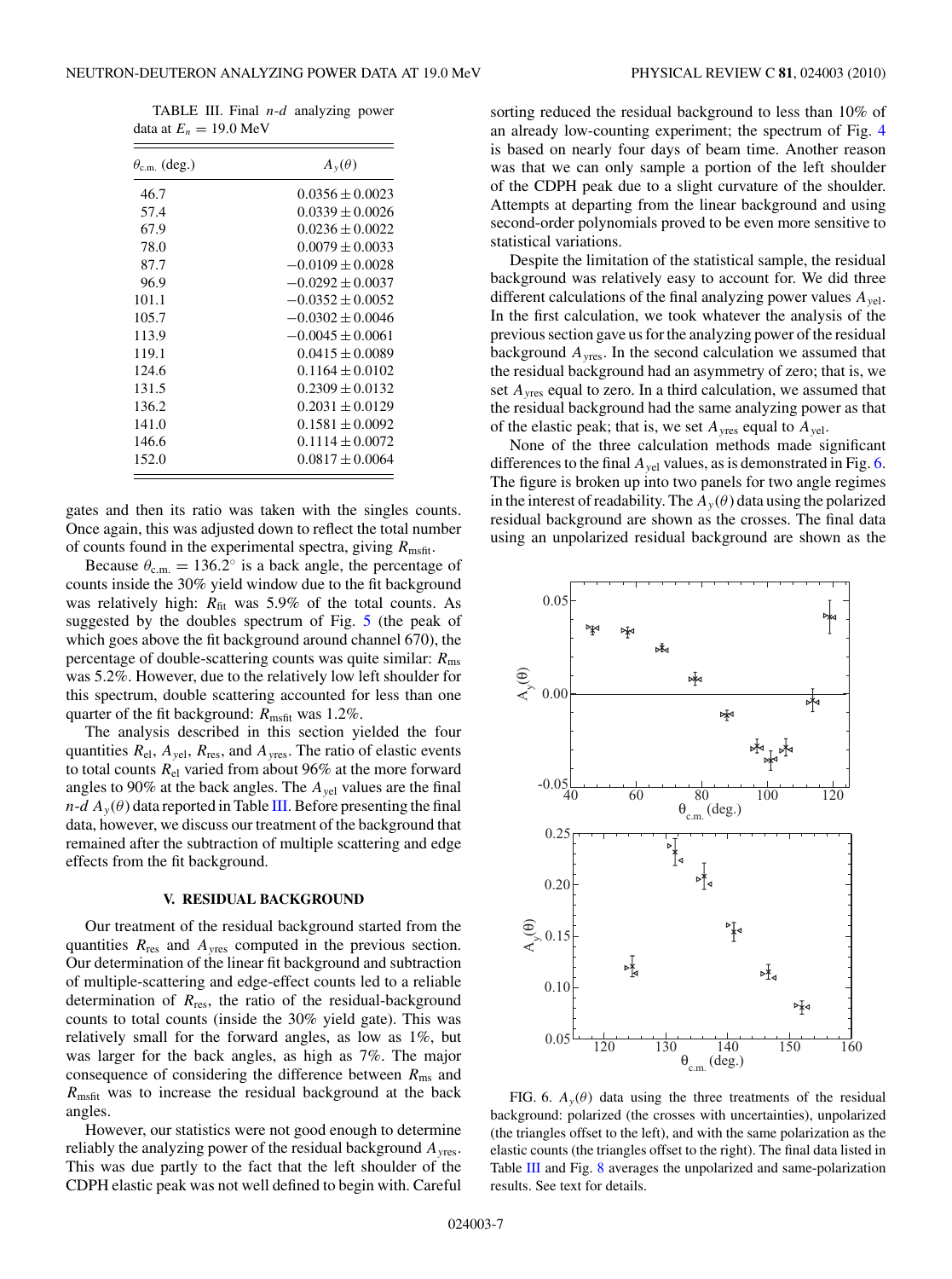<span id="page-7-0"></span>triangles offset about  $1<sup>°</sup>$  to the left, while the final data using the same-polarization assumption are the triangles offset about 1◦ to the right. The uncertainties are associated with the crosses but are suppressed for the other two sets of results in the interest of clarity.

This pleasing result suggested a solution: to assign the residual background an asymmetry between zero and that of the elastic counts. As Fig. [6](#page-6-0) shows, the *Ay*el results using a polarized residual background are consistent, within uncertainties, with the other two sets of results. Although there is some fluctuation in the results using a polarized background, these fluctuations are small and do not favor either of the other sets.

Two other pieces of evidence lend credence to the idea that the residual background has an asymmetry somewhere between zero and that of the elastic counts. First, one of the likely components of the residual background is the breakup neutrons, a small amount of which we were forced to include in our elastic TOF gate (see Fig. [3\)](#page-3-0). In the CDPH spectrum, these counts are mostly separated from the elastic peak but tail in somewhat from the left (low-energy) side. From our experience with the polarimeter, we know that the breakup events have an asymmetry that is extremely close to that of the elastic counts.

Second, we performed "gate scans" in which a relatively narrow yield gate is stepped across each CDPH spectrum, from the low-energy left shoulder (which carries most of the background) to the high-energy shoulder (which has very few counts). For each placement of the narrow gate, the asymmetry is calculated using Eq.  $(1)$ . We found that variations of the asymmetry of the left shoulder were less than those of the fit background and the residual background, both of which rely on the drawing of linear backgrounds. Also, we found that the nominal asymmetry of the left shoulder did not deviate greatly from the range between zero and that of the elastic counts. An example is displayed in Fig. 7, once again for  $\theta_{\text{c.m.}} = 136.2^\circ$ . Note that the left background window rests between channels 410 and 460 (this appears in Fig. [4\(b\)](#page-4-0) but is dropped here).



FIG. 7. Gate scan showing the asymmetry, computed with Eq. [\(1\)](#page-2-0), across the CDPH spectrum for  $\theta_{c.m.} = 136.2^\circ$ . The 30% gate used for the final yields, shown as the dotted vertical lines, is 160 channels wide. The width of the gate used for the scan was 12 channels.

In light of the previous considerations, we defined the final *n*-*d*  $A_y(\theta)$  results as the average between the treatment using the unpolarized residual background and the treatment using the residual background with the same polarization as the elastic counts (the left and right triangles, respectively, of Fig. [6\)](#page-6-0). As an estimate of the uncertainty associated with this treatment of the residual background, we took half of the difference between the two analyzing power results. We then added this linearly to the uncertainties of the final  $A_y(\theta)$  data.

#### **VI. FINAL RESULTS AND DISCUSSION**

The final *n*-*d*  $A_y(\theta)$  data at  $E_n = 19.0$  MeV are listed in Table [III.](#page-6-0) The effective angle is listed as calculated by the Monte Carlo simulation to account for finite-geometry effects. The uncertainties of the final  $A_y(\theta)$  data include five contributions, all of which were discussed previously. In addition to the statistical uncertainties, we included the uncertainties associated with the removal of multiple-scattering and edge effects from the fit background. An uncertainty of 1.7% was applied to our determination of the beam polarization due to the uncertainties of the phase shift analysis [\[26\]](#page-8-0) and our multiple-scattering corrections. For the first two of our five ten-day runs, we added an additional 1.5% uncertainty to the determination of the polarimeter's asymmetry due to the fact that we monitored the asymmetry of the breakup neutrons and then translated this to the asymmetry of the elastic neutrons. We combined these four uncertainties in quadrature. The fifth uncertainty due to our treatment of the residual background was added linearly.

The final *n*-*d*  $A_y(\theta)$  data are also displayed in Fig. 8, where it is compared to three-body calculations based on the CD-Bonn *NN* potential model (solid curve). A Legendre polynomial fit (dashed curve) is included as a guide to the eye. The relative difference between theory and experiment, measured in the manner of Ref. [\[24\]](#page-8-0), by taking account of both the maximum and the minimum of the angular distribution is  $21\% \pm 3\%$ . This is somewhat lower than the 25% discrepancy found in most of the data from 1.2 to 22.7 MeV. It is



FIG. 8. Final *n*-*d* analyzing power data at 19.0 MeV compared to a prediction of a three-body Faddeev calculation (solid curve). The Legendre polynomial fit (dashed curve) is included to guide the eye through the data.